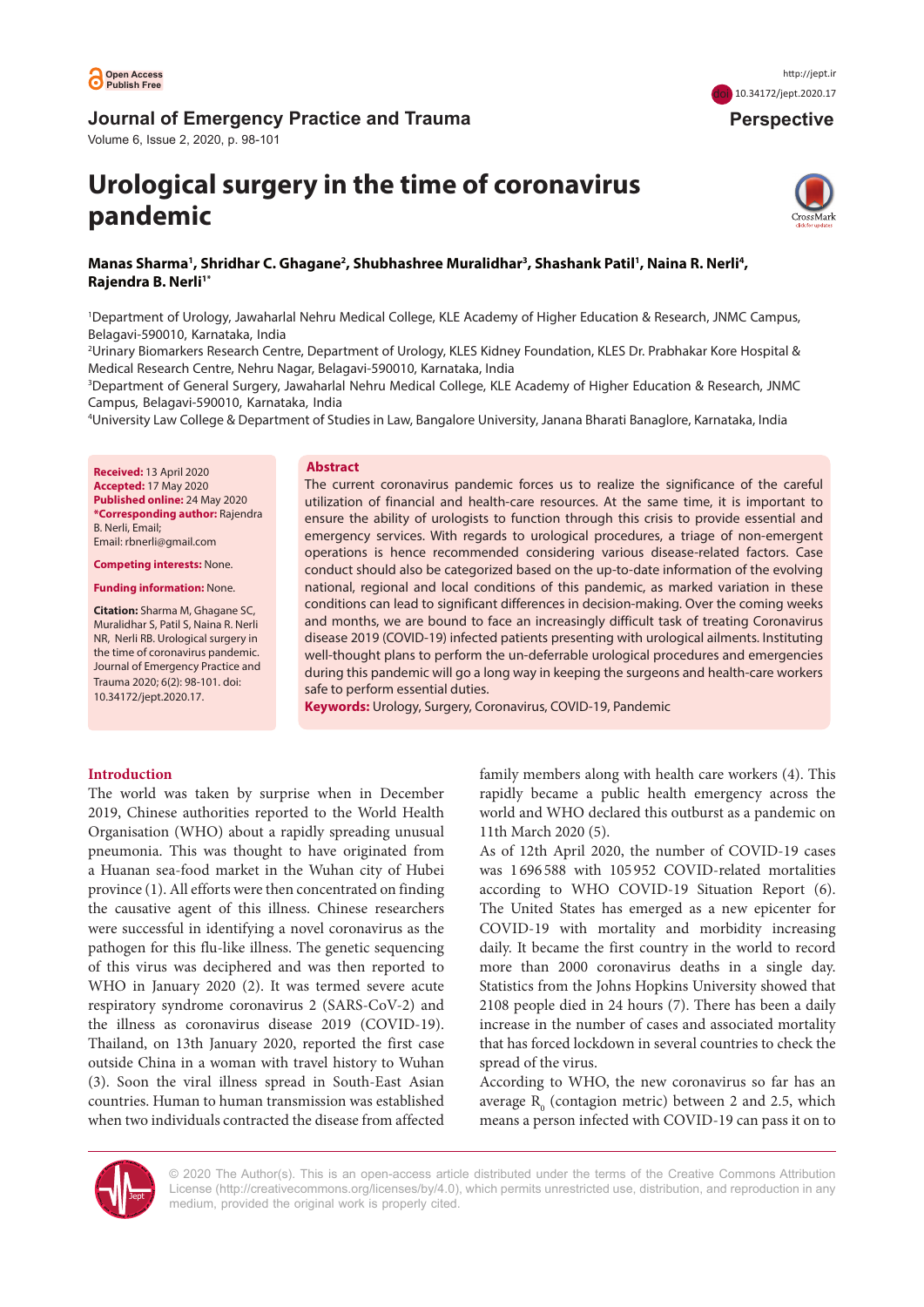more than two people, which is more than a seasonal flu  $(R_{0}$  at 1.3), Influenza A virus subtype H1N1 (R0 at 1.2 and 1.6) and Ebola (R0 at 1.6 to 2), but less than severe acute respiratory syndrome (SARS) (R0 at 4) and Middle East respiratory syndrome (MERS) (R0 at 2.5 and 7.2) (8,9). COVID-19 pandemic is perhaps a massive challenge to the global health-care systems. In these testing circumstances, the field of urology also faces a great challenge as we strive to find solutions for this global health emergency.

## **COVID-19 and Bacillus Calmette-Guérin**

 Historically, Bacillus Calmette-Guérin (BCG), a weakened strain of *Mycobacterium bovis*, has been used as a vaccine against tuberculosis. It is given to children in their first year of life in most countries across the world and is known to prevent tubercular meningitis and miliary tuberculosis in them. The protection against active tuberculosis is variable among different countries and studies, but it is estimated to be approximately 60% (10). It has been observed that BCG vaccination could lead to trained immunity, which often helps to eliminate various non-*Mycobacterium* infections such as staphylococci, candidiasis, yellow fever, and influenza. This innate immune system and trained immunity can be considered in the fight against bladder cancer, but more importantly in the fight against viruses including COVID-19 (11).

## **Protection of health-care workers and triage of urological surgeries**

A pandemic of such enormous magnitude puts a lot of burden on the health-care delivery system. As the hospitals are preparing to meet the demands of ventilatorlevel care for COVID-19 patients, we need to safeguard the valuable health-care resources. It is essential to encourage extreme vigilance and ensure that the highest standard of hygiene is being practiced by health-care workers, paramedics and support staff. This starts right from the patient entry point inside the hospital where a temperature screening can be employed by using noncontact infra-red thermometers (Figure 1a). Other measures like widespread use of banners portraying good hygiene practices and information regarding the disease displayed at the entrance and corridors of the hospital can create awareness and reduce the risk of transmission of COVID-19 amongst non-infected patients and attendants. Elective surgical procedures may need cancellation if they are judged non-essential in these circumstances. The term "elective" certainly appears ambiguous and is open to clarification and debate. Howsoever difficult it may seem, but we are forced to make a choice about which surgeries should continue at the time of a pandemic. On the other hand, the choice of urgent surgeries that should continue will be subject to demand and capacity. This must also be counterbalanced by the risks of delaying such procedures. This is principally essential for patients with urological cancer and obstructive calculus disease. In the urology

community, we must also weigh the risks of non-surgical therapies such as systemic chemotherapy, which will leave patients at a greater risk for contracting and possibly succumbing to COVID-19.

In this regard, various organizations like American Urological Associations (AUA), American College of Surgeons, European Association of Urology (EAU) and the Urological Association of India (USI) have proposed that surgeons should restrict the performance of elective procedures. While some cases can be postponed indeterminately, a majority of cases need careful assessment as they can continue to progress at variable, disease-specific rates. Some conditions like cancers might even advance in the absence of surgical intervention, hence, it becomes extremely important to recognize certain realities. The decision to cancel or perform a procedure should be judiciously made from the perspective of several concerns, both medical and logistical. Given the uncertainty of the impact this pandemic will have over the next few months, postponing some cases at present can increase the burden on health-care at the time of maximum COVID-19 caseload.

Hospitals should consider both the patient's needs and their logistical capability to meet the needs. Logistical viability for a surgery should be determined by administrative personnel taking into consideration the hospital limitations, beds, staff, equipment and supplies. The American College of Surgeons suggests the use of the Elective Surgery Acuity Scale (ESAS) conceived by St. Louis University to determine whether a procedure needs consideration or can be postponed (12). As per the Scale most cancers and highly symptomatic patients are considered Tier 3, requiring high acuity surgery, which should not be postponed.

With regards to urological procedures a triage of operations is recommended considering various diseaserelated factors (Table 1) (13). Triage is important to minimize the demand on resources like ventilators, ICU beds and personal protective equipment (PPE). Triage will also help free-up manpower, increase bed availability and avoid the risk of transmission of COVID-19 to patients without compromising outcome. Case conduct should also be decided based on the up-to-date information of the evolving national, regional and local conditions of the COVID-19 pandemic, as marked variation in these conditions can lead to significant differences in decisionmaking.

## **Shifting landscape of genitourinary oncology during the COVID-19 pandemic**

 Marandino et al (14) reported that patients with cancer had a higher risk of developing serious complications and dying from COVID-19 (15,16). They carried out a nationwide survey among Italian medical oncologists that focused on the management of patients with genitourinary malignancies. A total of 72 physicians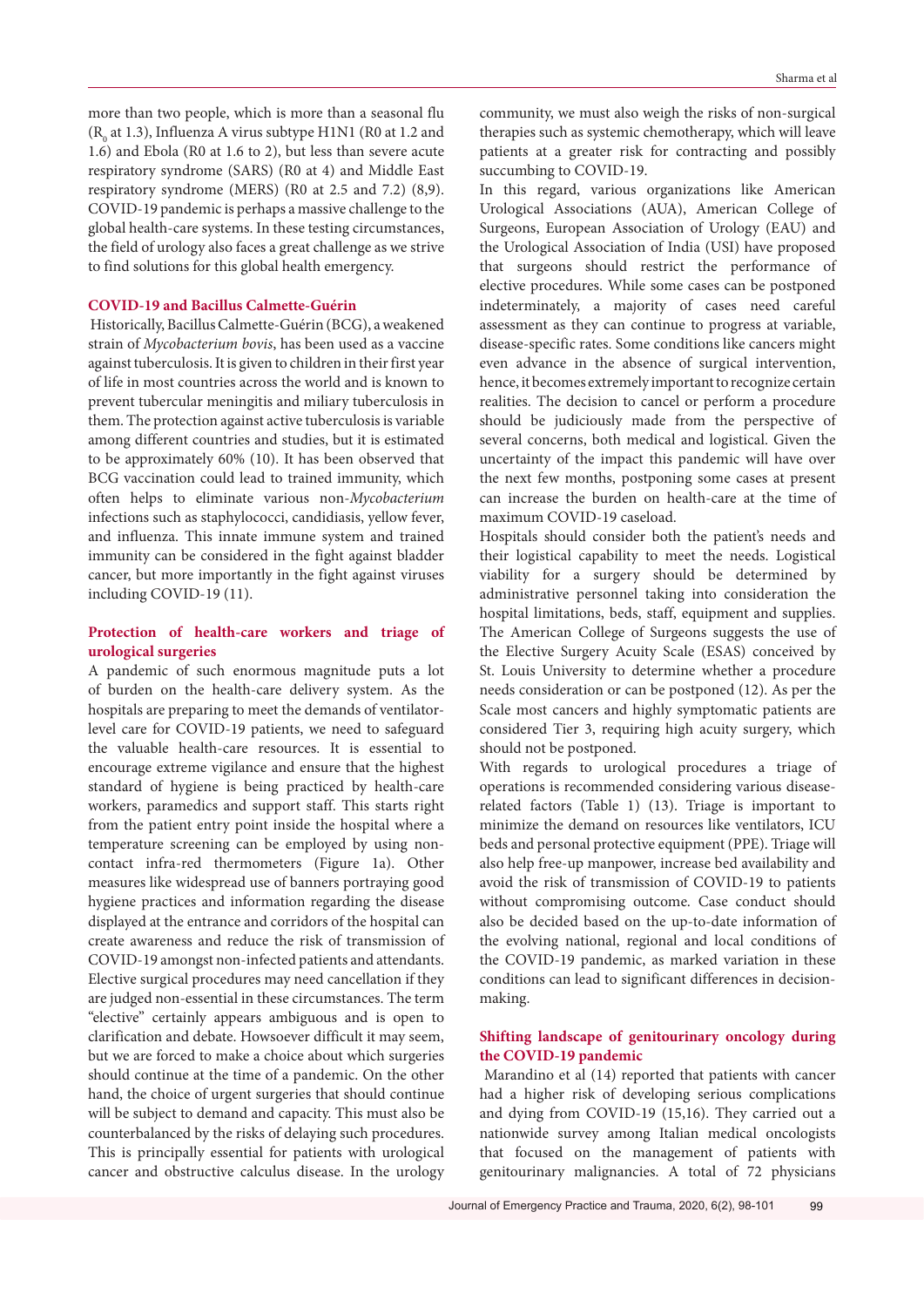| <b>Stage 1: First cancellation</b>                   | <b>Stage 2: Optional/Secondary</b><br><b>Cancellation</b> | <b>Stage 3: Not to be Cancelled</b>                 | <b>Stage 4: Emergency cases</b>                                               |
|------------------------------------------------------|-----------------------------------------------------------|-----------------------------------------------------|-------------------------------------------------------------------------------|
| Vasectomy, circumcision,<br>scrotal cyst, cystoscopy | Radical cystectomy (low risk<br>cancer)                   | Radical Cystectomy (high risk<br>cancer)            | Obstructed kidneys, Infection<br>in diabetics/emphysematous<br>pyelonephritis |
| Radical prostatectomy<br>(Low risk cancer)           | TRUS biopsies (LA)                                        | Radical nephrectomy (time<br>sensitive)             | Emergency urology - abscesses/<br>washouts, Grade IV, V renal<br>trauma       |
| TRUS biopsies (GA)                                   | <b>TURBT (low risk cancer)</b>                            | <b>TURBT</b> (High risk cancer)                     | Testicular torsions, intraperitoneal<br>bladder rupture                       |
| Benign nephrectomy/<br>Partial nephrectomy           | Radical prostatectomy<br>(High risk cancer)               | Nephroureterectomy (High risk<br>cancer)            |                                                                               |
| Andrology cases, female<br>urology                   | Nephroureterectomy (low risk<br>cancer)                   | URS with stents or Ureteric stones                  |                                                                               |
| Brachytherapy                                        |                                                           | <b>IVC Thrombectomy with Radical</b><br>Nephrectomy |                                                                               |
| <b>Functional reconstruction</b>                     |                                                           |                                                     |                                                                               |
| <b>Elective URS/PCNL</b>                             |                                                           |                                                     |                                                                               |
| TURP/HoLEP/BPH                                       |                                                           |                                                     |                                                                               |
| <b>Ureterolysis</b>                                  |                                                           |                                                     |                                                                               |

**Table 1.** Triage of urological operations for decision-making algorithm.

TRUS: Trans-rectal ultrasound; GA: General anaesthesia; URS: Uretero-renoscopy; PCNL: percutaneous Nephrolithotomy; TURP: Trans-urethral resection of prostate; HoLEP: Holmium laser enucleation of prostate; BPH: Benign Prostatic Hyperplasia; LA: Local anesthesia; TURBT: Transurethral resection of Bladder Tumour; IVC: Inferior vena cava.

provided the feedback. There was a consensus among the oncologists to pursue treatment, possibly without delays or interruptions, for patients with locally advanced or metastatic disease, particularly patients suffering from prognostically aggressive disease requiring timely treatment. Despite the public health care emergency brought about by the COVID-19 pandemic, Italian oncologists still opted for close adherence to guidelines regarding the administration of perioperative therapies, such as neoadjuvant chemotherapy in patients with clinical  $\text{T}_{\scriptscriptstyle{3\text{-}4}}\, \text{N}_{\scriptscriptstyle{0}}\, \text{M}_{\scriptscriptstyle{0}}$  urothelial bladder cancer and adjuvant therapy in high-risk, clinical stage I germ-cell tumors. The authors also felt that telemedicine would be critical in managing follow-up visits and oral drug delivery.

## **Anesthetic considerations**

A careful anesthetic planning is of paramount importance to minimize the chances of cross-infection from an infected patient to health-care workers. An experienced

anaesthesiologist should utilize the intubation technique with maximum odds of success to avoid repeated instrumentation of the airway (17). The staff must be equipped with standard PPE which should include disposable long-sleeve waterproof gowns, disposable head caps, gloves, protective goggles, shoe covers and FFP2/ FFP3 (Filtering Face Piece) or N95 respiratory depending on the risk the procedure carries for generating aerosols (Figure 1b). Technical modifications can also help in carrying out high-risk procedures like intubation. Our team of anaesthetists devised a method to contain the spread of aerosols in case the patient coughs during the time of intubation or extubation (Figure 1c). The patient's head and upper torso are surrounded by a shielded orthopaedic walker which is commonly used for lower limb rehabilitation. When a general anesthetic is required, a high-efficiency particulate air filter should be connected at the patient-end of the re-breathing circuit. At the end of the case after extubation both the air-filter and soda-



**Figure 1.** Hospital(s) prepared standards for patients admitted into the hospital during COVID-19 pandemic.